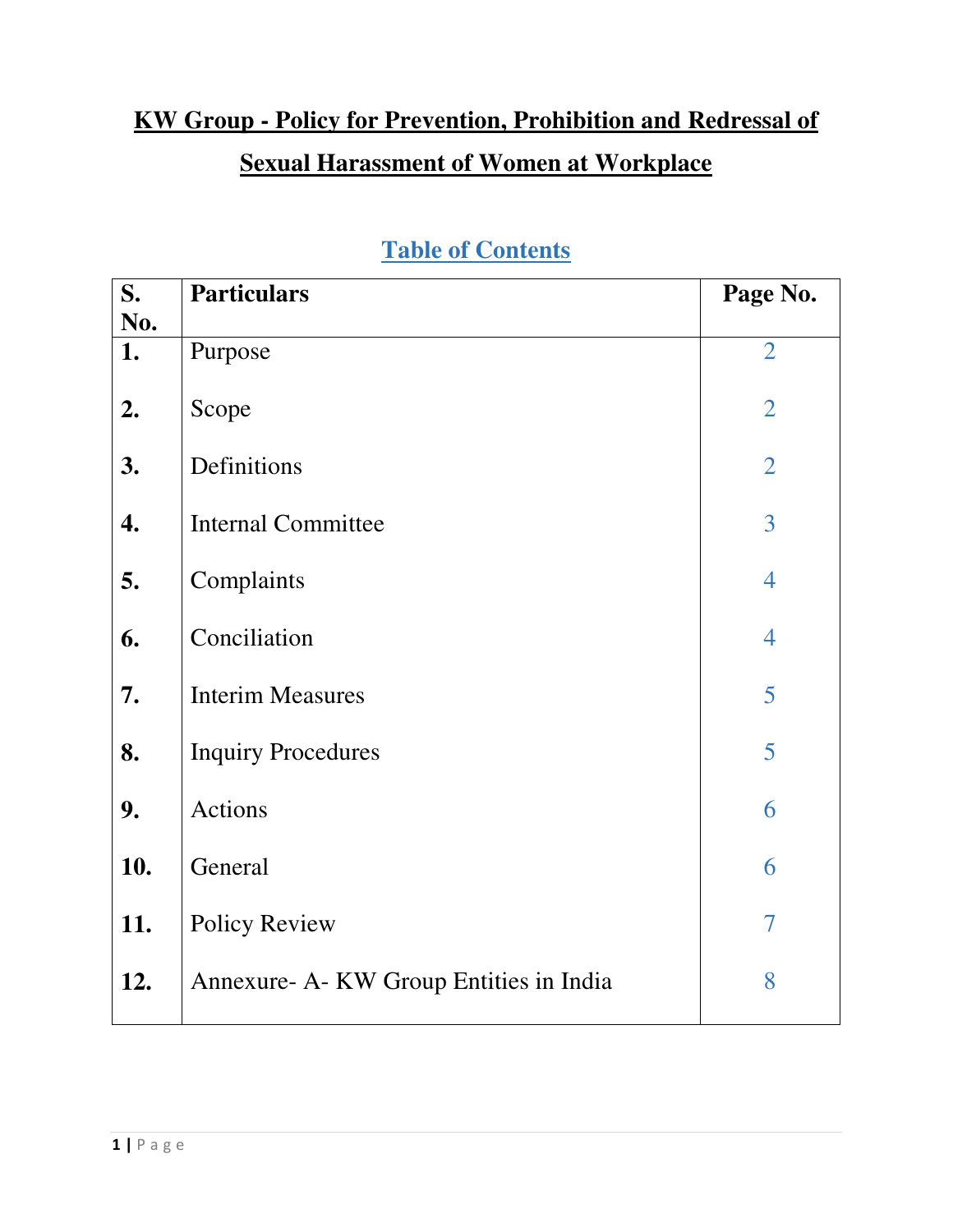### **1. Purpose**

**KW Group** (the **"Company"**), is committed to provide a non- discriminatory, non- hostile and harassment free work environment for women. Accordingly, this Policy is formulated under the Company's Policies and the Sexual Harassment of Women at Workplace (Prevention, Prohibition and Redressal) Act, 2013 (hereinafter referred as the **"Act"**); and The Sexual Harassment of Women at Workplace (Prevention, Prohibition and Redressal) Rules, 2013 (hereinafter referred as the **"Rules"**).

This Policy mandate that, no woman shall be subjected to Sexual Harassment at the workplace. Sexual Harassment at the workplace is a grave offence and is, therefore, punishable.

## **2. Scope**

This policy is applicable to all KW Group entities. Please refer to Annexure A for the list of KW Group entities.

## **3. Definitions**

**3.1 "Sexual Harassment''** includes any one or more of the following unwelcome acts or behavior (whether directly or by implication) namely:

- **a.** Physical contact and advances
- **b.** A demand or request for sexual favors
- **c.** Making sexually colored remarks
- **d.** Showing pornography
- **e.** Any other unwelcome physical, verbal or non-verbal conduct of sexual nature

Further, any of the following circumstances, among other circumstances, if it occurs or is present in relation to or connected with any act or behavior of sexual harassment may amount to sexual harassment:

- **i.** implied or explicit promise of preferential treatment in employment
- **ii.** implied or explicit threat of detrimental treatment in employment
- **iii.** implied or explicit threat about present or future employment status

**iv.** interference with work or creating an intimidating or offensive or hostile work environment

**v.** humiliating treatment likely to affect health or safety

**3.2 "Workplace"** means all the administrative locations of KW entities and includes any place visited by the employee of KW Group entities arising out of, or during the course of employment including transportation provided by the Company for undertaking such journey. Below are the workplaces: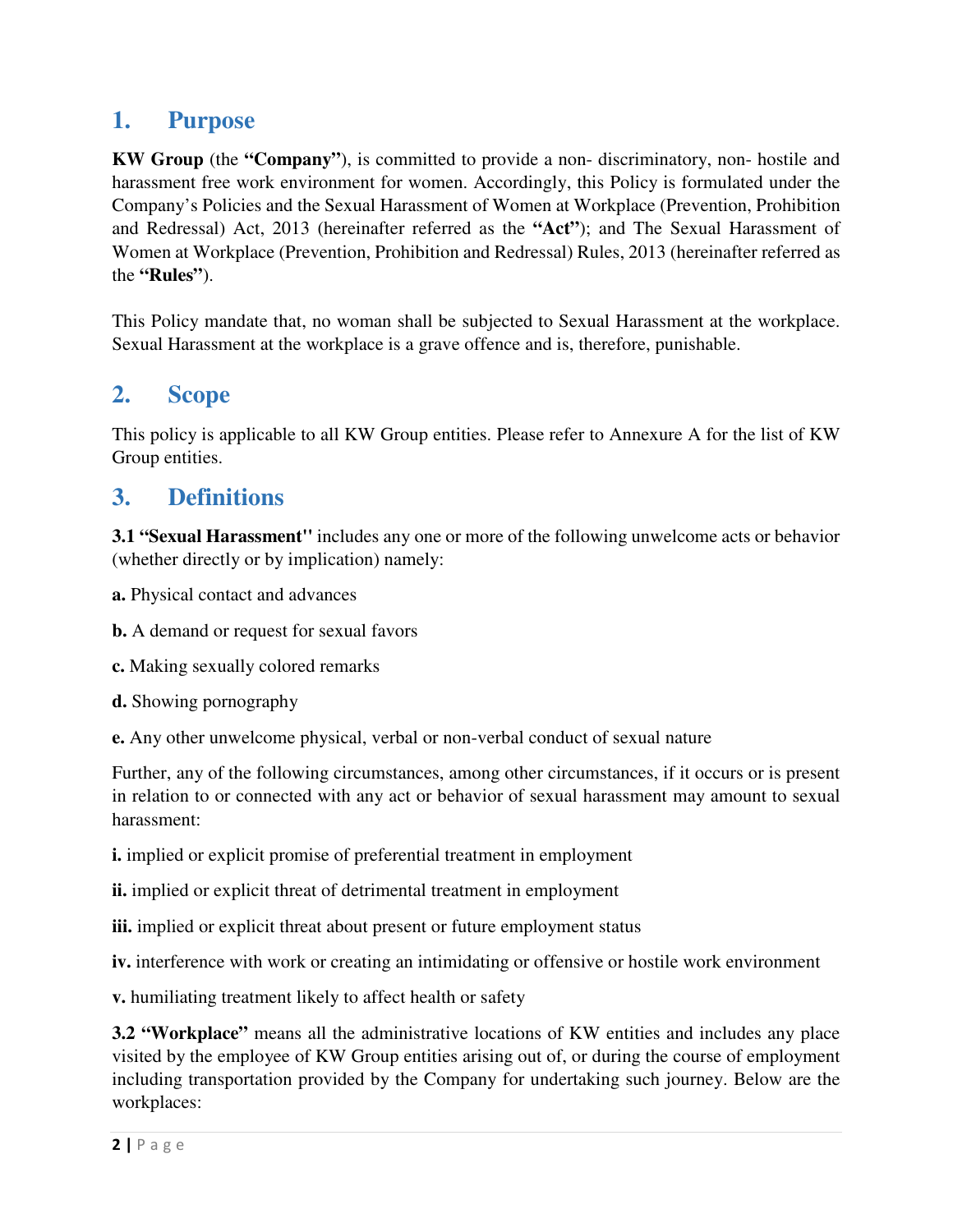- a) KW Group, Block / Building No. B-97, Sector-63, Noida-201301, being used as Corporate office/Head office of the Companies/Group;
- b) KW Delhi-6, situated at Main Road, NH-58 Bypass, Raj Nagar Extension, Ghaziabad, Uttar Pradesh 201017, Site office of KW Homes Private Limited ( Commercial Project "KW Delhi- 6");
- c) Plot No. 2, D.B. Gupta Road, Near Faiz Chowk, Jhandewalan, Karol Bagh, Delhi- 10005, Site office of MADHAYM HOUSING PVT. LTD. for project "KW Blue Pearl".

**3.3 "Aggrieved Woman"** in relation to a KW Group workplace means a woman of any age, whether employed or not, who alleges to have been subjected to any act of Sexual Harassment by the respondent.

**3.4 "Respondent"** in relation to KW Group workplace is a person against whom the aggrieved woman has made the complaint.

**3.5 "Employer"** means a senior employee of KW Group entity and administrative location who has been designated as employer for the purposes of the Act.

## **4. Internal Committee**

**4.1** The Company has constituted an "Internal Committee" (also referred to as "IC") to investigate into complaints of Sexual Harassment of a woman at the Workplace in accordance with the requirements of the Act and Rules.

**4.2** The Presiding Officer and the members of the IC shall hold office for a period not exceeding three years from the date of their nomination by the employer. The Employer may, from time to time, review the membership of the IC and make appropriate changes.

Internal Committee for the KW Delhi-6 site situated at Main Road, NH-58 Bypass, Raj Nagar Extension, Ghaziabad, Uttar Pradesh- 201017 **with effect from 24th January 2022** comprises of:

| <b>S. No.</b>  | <b>Member's Name</b>                               | <b>Designation</b>     |
|----------------|----------------------------------------------------|------------------------|
| $\mathbf{1}$   | Mrs. Chavi Agarwal<br>(Mob. No.: 8377004275)       | Presiding Officer      |
| $\overline{2}$ | Mr. Prashant Kumar Singh<br>(Mob. No.: 8588897346) | Member                 |
| 3              | Mr. Abhishek Sharma<br>(Mob. No.: 9625924849)      | Member                 |
| $\overline{4}$ | Mrs. Bhawna Saini<br>(Mob. No.: 9310730183)        | <b>External Member</b> |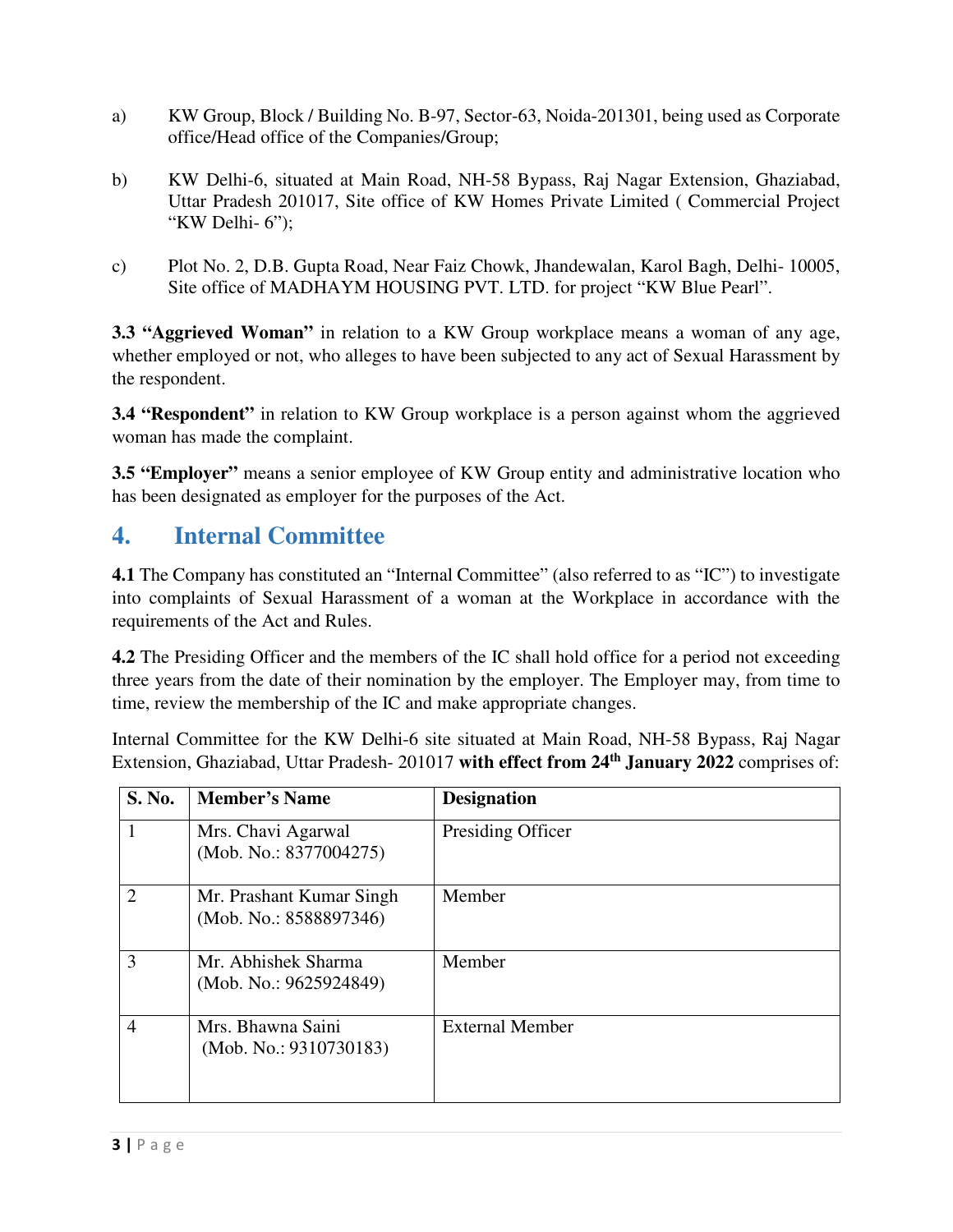# **5. Complaints**

#### **5.1 Who**

**a.** Any Aggrieved Woman from a KW Group workplace can approach any member of the IC with a complaint regarding Sexual Harassment.

**b.** Where the Aggrieved Woman is unable to make a complaint due to mental, physical incapacity or for any other reason, the designated representative as prescribed under the Act or Rules (hereinafter referred to as "Complainant") can file the necessary complaint in the prescribed manner.

**c.** All concerns falling under the category of "Sexual Harassment", received by any Company official, Ombuds person or any other employee of the Company shall be forwarded / directed to any member of the IC at the earliest and no later than one week of receipt, for further action by the IC.

#### **5.2 How**

**a.** The complaint should be submitted in writing to any member of the Internal Committee.

- **b.** The complaint should contain following details:
- **i** Name of Aggrieved Woman / Complainant
- **ii** Name of Respondent
- **iii** Details of incident or incidents
- **iv** Evidence, if available
- **v** Names and details of witnesses, if available

Copy of complaint along with supporting documents and names and address of witness shall be sent to Internal Complaints Committee to the email id **hr3@kwgroup.in.**

**c.** The IC should send one copy of the complaint to the Respondent within a period of **seven** working days.

**d.** The Respondent should file their reply to the complaint along with the list of documents, names and addresses of witnesses, within a period not exceeding **ten** working days from the date of receipt of the written complaint.

#### **5.3 When**

The complaint should be submitted within a period of **three months** from the date of the incident of Sexual Harassment, and in case of a series of incidents, within a period of three months from the date of the last incident. IC, for the reasons to be recorded in writing, can extend the time limit not exceeding three months, if it is satisfied that the circumstances were such which prevented the woman from filing a complaint within three months from the date of the incident of sexual harassment.

# **6. Concillation**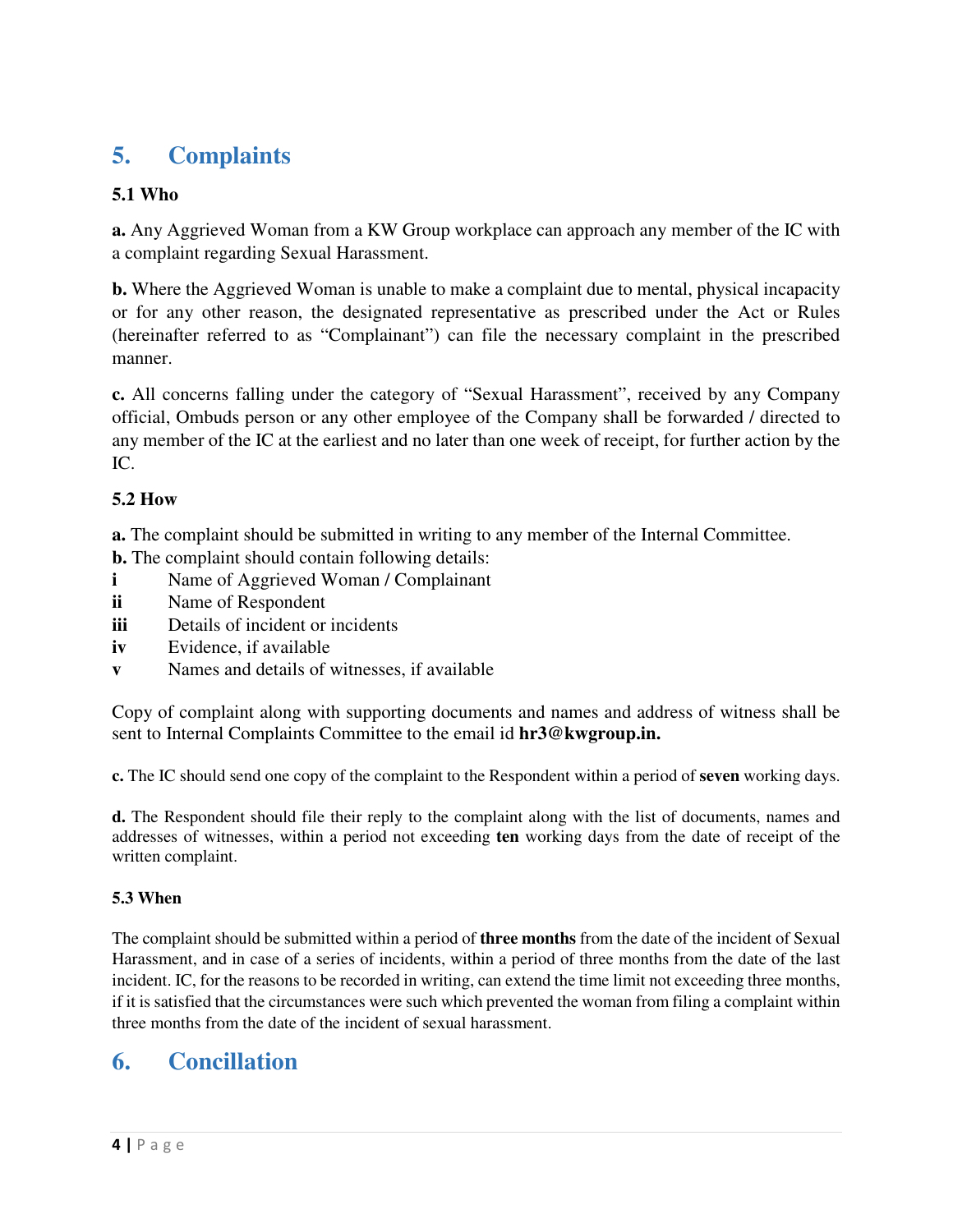6.1 IC may, before initiating inquiry, at the request of the aggrieved woman take steps to settle the matter between her and the respondent through conciliation.

6.2 No monetary settlement shall be made as a basis of conciliation.

6.3 The conciliation process should be carried out and implemented in accordance with the Act and where a settlement is arrived at between the aggrieved woman and the Respondent, no further inquiry shall be conducted by the IC. However, when any term or condition of the settlement has not been complied with the Respondent, the IC shall proceed to make an inquiry into the complaint or forward the complaint to the police as deemed fit by the IC.

# **7. Interim Measures**

During inquiry, on a written request made by the Aggrieved Woman or Complainant, the IC may recommend the Employer to:

a. transfer the Aggrieved Woman or the Respondent to any other team / department or other branch / location within the Company; or

b. grant paid leave to the Aggrieved Woman up to a period of three months or until such time as the investigation is completed, whichever is earlier; or

c. restrain the Respondent from reporting on the work performance of the Aggrieved Woman or writing her appraisal and assign the same to another person; or

d. require the Respondent to remain or work from home or work out of an office where the Aggrieved Woman is not located, if this is considered necessary in the facts and circumstances of the case; or

e. grant such other relief to the Aggrieved Woman as may be prescribed by the Act / Rules / applicable Standing Orders / Company Policy or as may be necessary.

On the Recommendation of the IC, the employer shall implement the recommendations and send the report of such implementation to the IC.

## **8. Inquiry Procedure**

8.1The IC shall inform the Employer of the fact of it having received a complaint.

8.2 In conducting the inquiry, a minimum of three members of the IC including the Presiding Officer shall be present.

8.3 The Presiding Officer shall chair the IC meetings. If the Presiding Officer is absent or unable to attend the meeting, then the members present shall elect a Presiding Officer for the meeting who shall be a senior woman employee from amongst the other members of the IC.

8.4 The parties shall not be allowed to bring in any legal practitioner to represent them in their case at any stage of the proceedings before the IC.

8.5 All complaints shall be investigated in a sensitive and confidential manner without disclosing the identity of the Complainant, the Respondent or any witness or any other confidential information or material in connection with the complaint.

8.6 The inquiry shall be completed within a period of ninety days.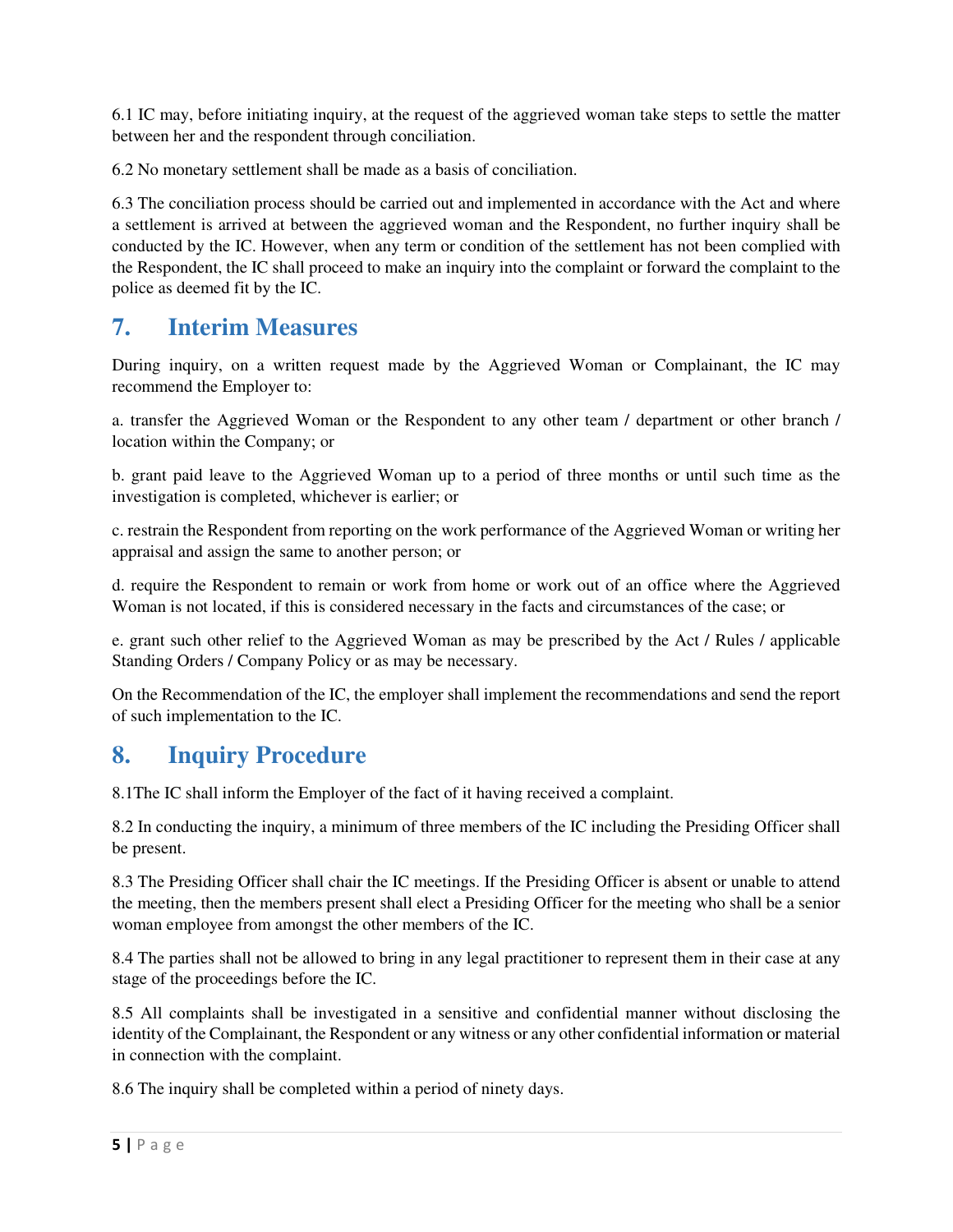8.7 After completing its inquiry, the IC will submit recommendations and its report to the Employer for further action, if any, within ten days of the conclusion of the inquiry. The IC report will also contain recommendations on action, if any, required to be taken on the complaint and also corrective, preventive and other actions, if any, required from the Company.

### **9. Actions**

- 9.1 The Company views Sexual Harassment of a woman very seriously and notwithstanding anything contained in any other Policy of the Company, the following acts shall constitute a misconduct and breach of ethical behavior:
- a) Sexual Harassment;
- b) Harassment or intimidation of a complainant or witness or other person in connection with a Sexual Harassment complaint;
- c) Disclosure of the identity or address of the complainant, the person complained against or any witness or any other confidential information or material in connection with a Sexual Harassment complaint;
- d) Making malicious allegations of Sexual Harassment against the Respondent;
- e) Making of a complaint of Sexual Harassment knowing it to be false;
- f) Producing a forged or misleading document before the IC.

However, it is clarified that a mere inability to substantiate a complaint or provide adequate proof will not constitute ·misconduct¸ or a breach of ethical behavior.

- 9.2 Misconduct or breach of ethical behavior mentioned in section 9.1 is punishable with appropriate disciplinary action in accordance with Company Policy and can include any of the following actions:
- a) written apology;
- b) written or verbal warning, reprimand or censure;
- c) withholding of promotion / pay rise / increments;
- d) deduction from salary of Respondent to be paid to Aggrieved Woman;
- e) termination of services;
- f) counseling;
- g) community service
- 9.3 Recommendation of the IC shall be acted upon by the Employer within a period of sixty days of the date of receipt of the IC report.

### **10. General**

- 10.1 The Company will ensure compliance with all the requirements of the Act and Rules and will ensure that this Policy, including the IC member's information and the penal consequences of Sexual Harassment are displayed on the notice boards of all its administrative locations.
- 10.2 The Company will organize workshops and awareness programs at regular intervals for sensitizing the employees with the provisions of the Act and training programs and seminars for the members of the IC to effectively handle the complaints in the manner as prescribed in the Act and Rules.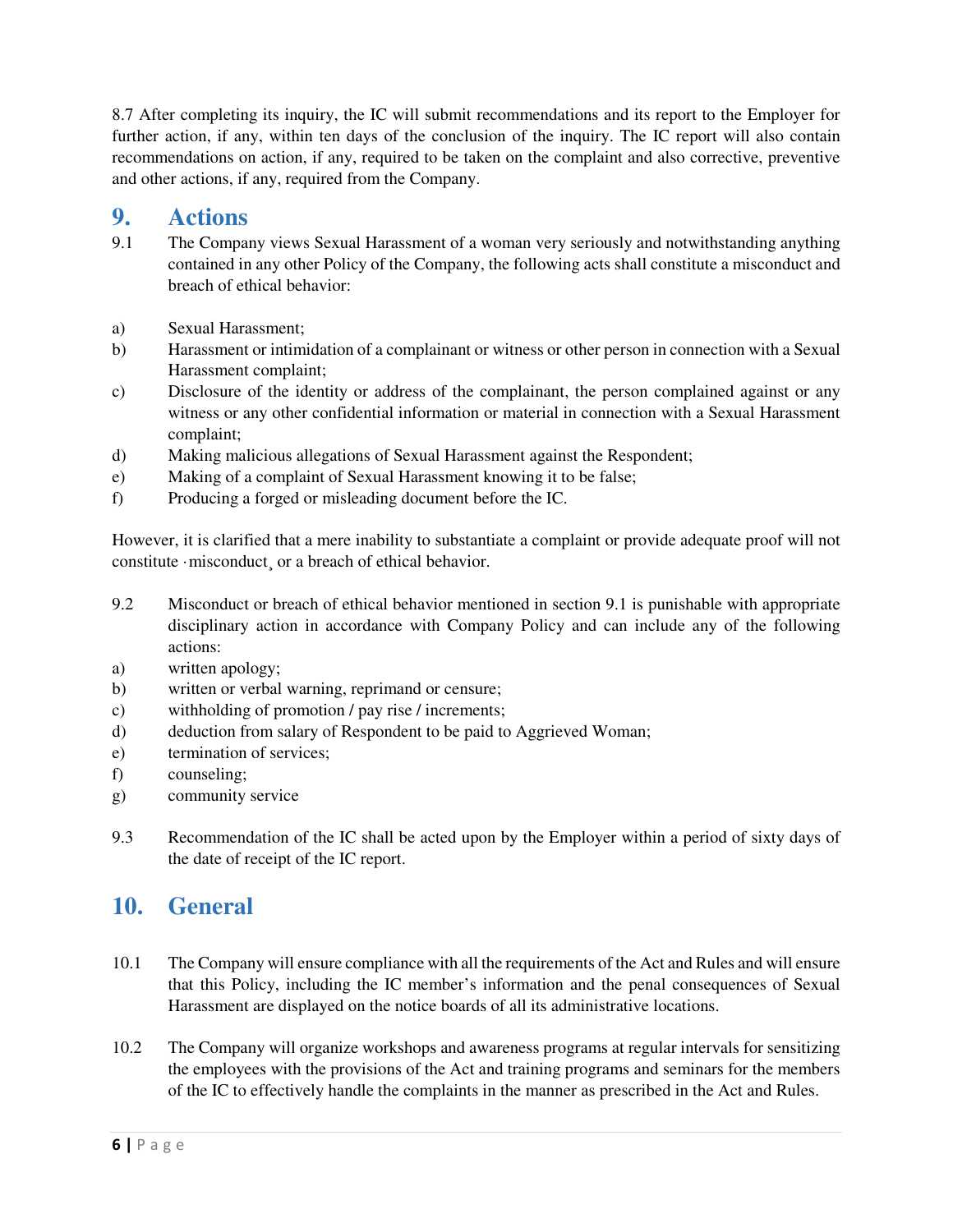- 10.3 In each calendar year, the IC shall prepare an annual report and submit the same to the Employer. The annual report shall also be submitted to the District Officer at such time as may be prescribed under the Act. The IC shall include in the annual report information regarding number of cases filed, their disposal under the Act and Rules; actions taken; number of complaints pending for more than 90 days and the number of workshops and awareness sessions conducted on Sexual Harassment.
- 10.4 As per the Companies (Accounts) Rules, 2014, a statement will be given as a part of the Director report that the Company has complied with provisions relating to the constitution of Internal Committee under the Sexual Harassment of Women at Workplace (Prevention, Prohibition and Redressal) Act, 2013.

# **11. Policy Review**

The Policy may be reviewed at the end of each calendar year by the Company to ensure that it remains consistent with the overall objectives of the Company and with the applicable laws. The Policy may be reviewed at shorter intervals if the law pertaining to Sexual Harassment changes before the stipulated time of review.